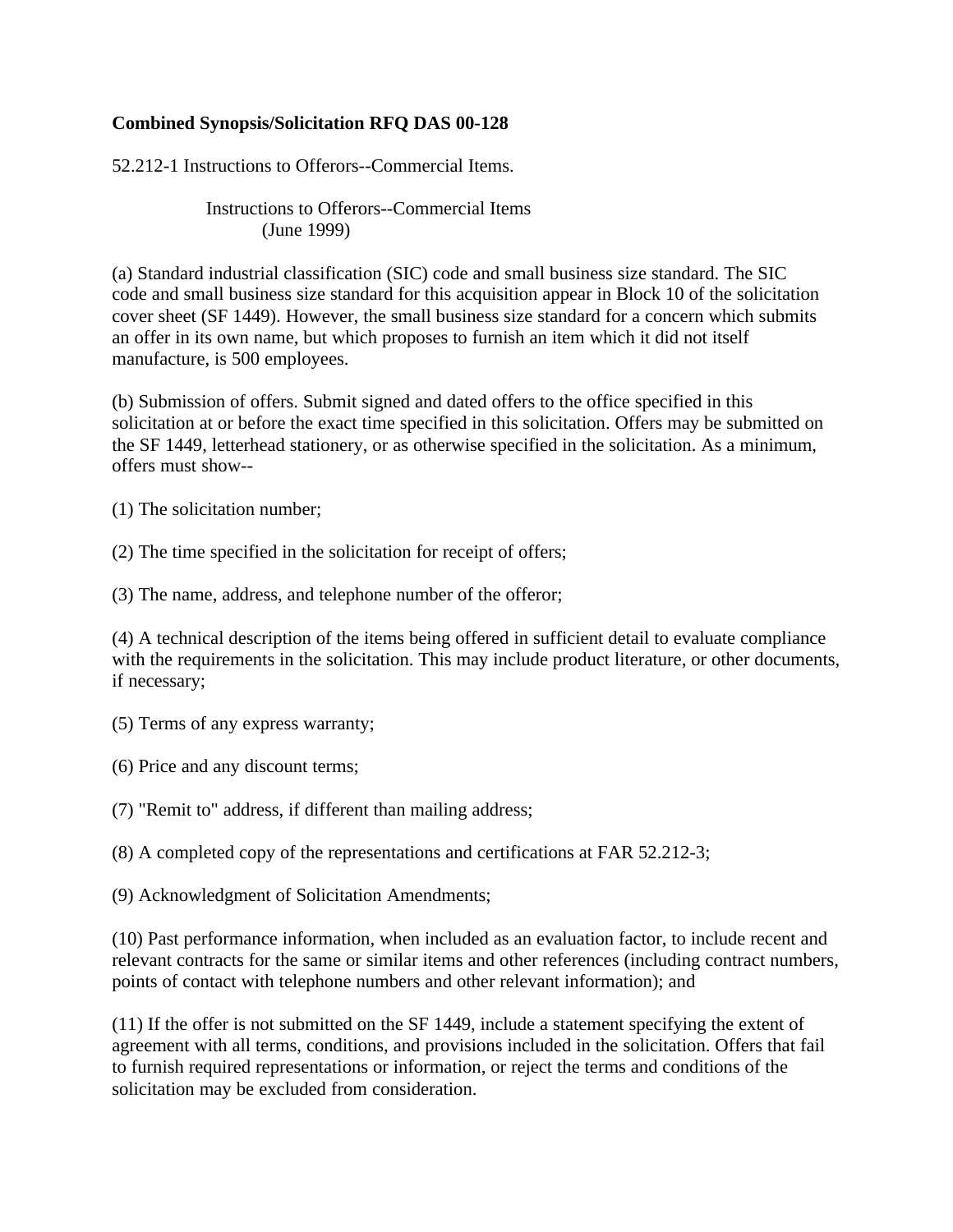(c) Period for acceptance of offers. The offeror agrees to hold the prices in its offer firm for 30 calendar days from the date specified for receipt of offers, unless another time period is specified in an addendum to the solicitation.

(d) Product samples. When required by the solicitation, product samples shall be submitted at or prior to the time specified for receipt of offers. Unless otherwise specified in this solicitation, these samples shall be submitted at no expense to the Government, and returned at the sender's request and expense, unless they are destroyed during preaward testing.

(e) Multiple offers. Offerors are encouraged to submit multiple offers presenting alternative terms and conditions or commercial items for satisfying the requirements of this solicitation. Each offer submitted will be evaluated separately.

(f) Late offers. Offers or modifications of offers received at the address specified for the receipt of offers after the exact time specified for receipt of offers will not be considered.

(g) Contract award (not applicable to Invitation for Bids). The Government intends to evaluate offers and award a contract without discussions with offerors. Therefore, the offeror's initial offer should contain the offeror's best terms from a price and technical standpoint. However, the Government reserves the right to conduct discussions if later determined by the Contracting Officer to be necessary. The Government may reject any or all offers if such action is in the public interest; accept other than the lowest offer; and waive informalities and minor irregularities in offers received.

(h) Multiple awards. The Government may accept any item or group of items of an offer, unless the offeror qualifies the offer by specific limitations. Unless otherwise provided in the Schedule, offers may not be submitted for quantities less than those specified. The Government reserves the right to make an award on any item for a quantity less than the quantity offered, at the unit prices offered, unless the offeror specifies otherwise in the offer.

 $(i)$  Availability of requirements documents cited in the solicitation.  $(1)(i)$  The GSA Index of Federal Specifications, Standards and Commercial Item Descriptions, FPMR Part 101-29, and copies of specifications, standards, and commercial item descriptions cited in this solicitation may be obtained for a fee by submitting a request to--

GSA Federal Supply Service Specifications Section

Suite 8100

470 East L'Enfant Plaza, SW

Washington, DC 20407

Telephone (202) 619-8925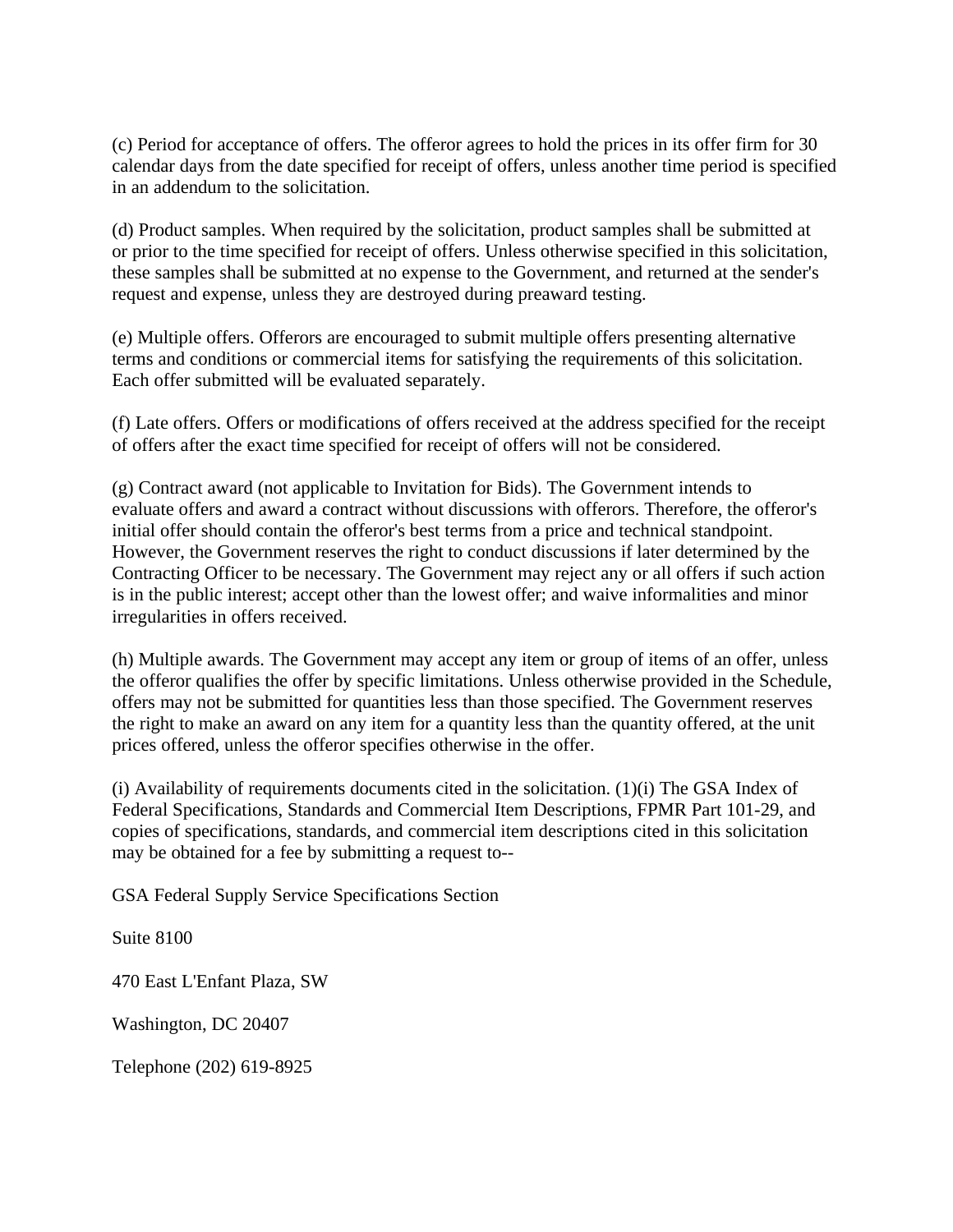Facsimile (202) 619-8978.

(j) Data Universal Numbering System (DUNS) Number. (Applies to offers exceeding \$25,000.) The offeror shall enter, in the block with its name and address on the cover page of its offer, the annotation "DUNS" followed by the DUNS number that identifies the offeror's name and address. If the offeror does not have a DUNS number, it should contact Dun and Bradstreet to obtain one at no charge. An offeror within the United States may call 1-800-333-0505. The offeror may obtain more information regarding the DUNS number, including locations of local Dun and Bradstreet Information Services offices for offerors located outside the United States, from the Internet home page at http://www.customerservice@dnb.com. If an offeror is unable to locate a local service center, it may send an e-mail to Dun and Bradstreet at globalinfo@mail.dnb.com.

(End of provision)

52.212-3 Offeror Representations and Certifications--Commercial Items.

## **ALL VENDORS ARE REQUIRED TO FILL OUT THIS CLAUSE.**

Offeror Representations and Certifications--Commercial Items (Oct 1999)

(a) Definitions. As used in this provision:

"Emerging small business" means a small business concern whose size is no greater than 50 percent of the numerical size standard for the standard industrial classification code designated.

"Small business concern" means a concern, including its affiliates, that is independently owned and operated, not dominant in the field of operation in which it is bidding on Government contracts, and qualified as a small business under the criteria in 13 CFR part 121 and size standards in this solicitation.

"Women-owned small business concern" means a small business concern--

(1) Which is at least 51 percent owned by one or more women or, in the case of any publicly owned business, at least 51 percent of the stock of which is owned by one or more women; and

(2) Whose management and daily business operations are controlled by one or more women.

"Women-owned business concern" means a concern which is at least 51 percent owned by one or more women; or in the case of any publicly owned business, at least 51 percent of its stock is owned by one or more women; and whose management and daily business operations are controlled by one or more women.

(b) Taxpayer Identification Number (TIN) (26 U.S.C. 6109, 31 U.S.C. 7701). (Not applicable if the offeror is required to provide this information to a central contractor registration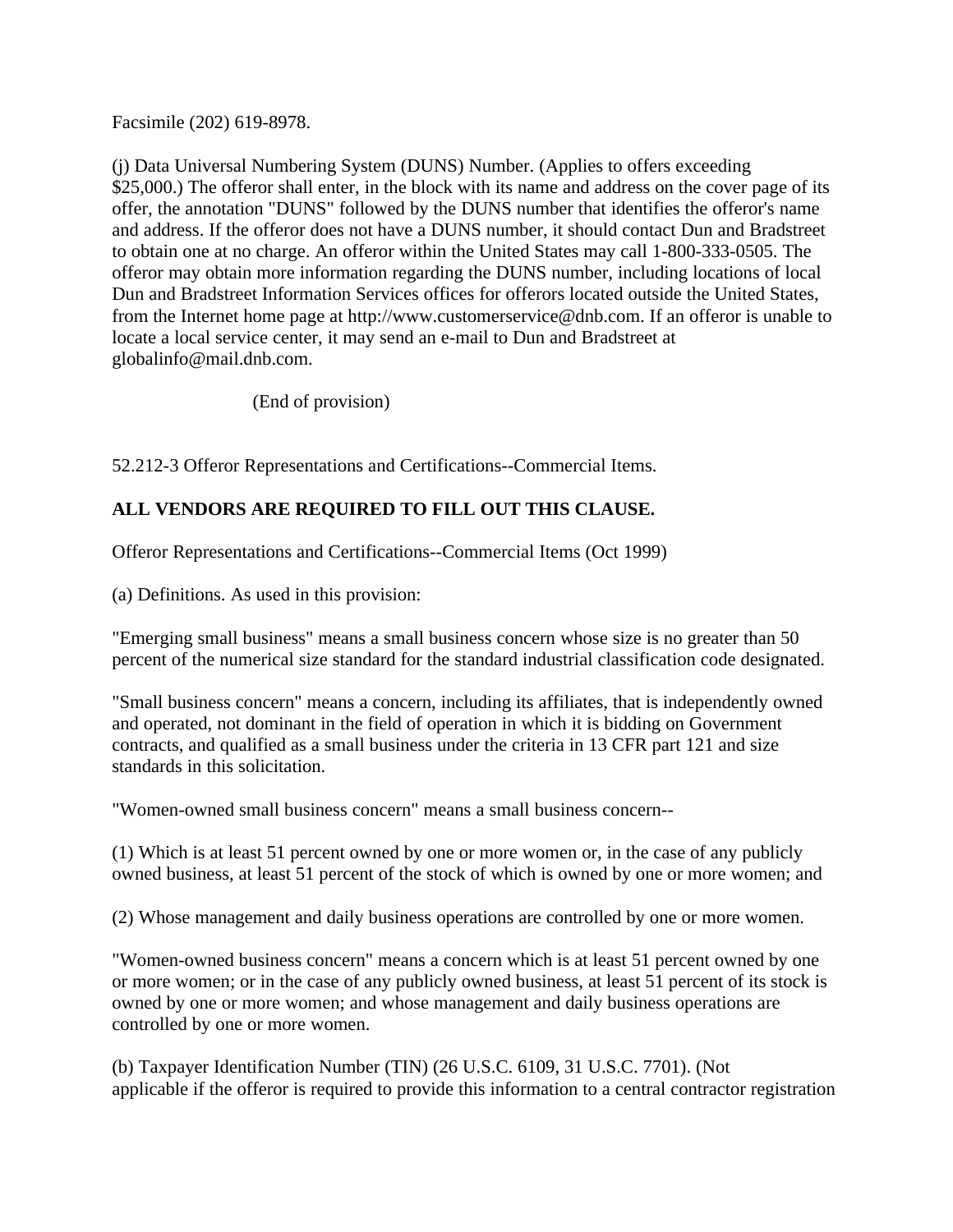database to be eligible for award.)

(1) All offerors must submit the information required in paragraphs (b)(3) through (b)(5) of this provision to comply with debt collection requirements of 31 U.S.C. 7701(c) and 3325(d), reporting requirements of 26 U.S.C. 6041, 6041A, and 6050M, and implementing regulations issued by the Internal Revenue Service (IRS).

(2) The TIN may be used by the Government to collect and report on any delinquent amounts arising out of the offeror's relationship with the Government  $(31 \text{ U.S.C. } 7701(c)(3))$ . If the resulting contract is subject to the payment reporting requirements described in FAR 4.904, the TIN provided hereunder may be matched with IRS records to verify the accuracy of the offeror's TIN.

(3) Taxpayer Identification Number (TIN).

 $\begin{array}{ccc} \text{TIN:} \end{array}$ 

TIN has been applied for.

\_\_\_\_TIN is not required because:

\_\_\_\_ Offeror is a nonresident alien, foreign corporation, or foreign partnership that does not have income effectively connected with the conduct of a trade or business in the United States and does not have an office or place of business or a fiscal paying agent in the United States;

\_\_\_\_ Offeror is an agency or instrumentality of a foreign government;

\_\_\_\_Offeror is an agency or instrumentality of the Federal Government.

(4) Type of organization.

Sole proprietorship;

Partnership;

\_\_\_\_Corporate entity (not tax-exempt);

\_\_\_\_Corporate entity (tax-exempt);

Government entity (Federal, State, or local);

Foreign government;

International organization per 26 CFR 1.6049-4;

\_\_\_\_Other \_\_\_\_\_\_\_\_\_\_\_\_\_\_\_\_\_\_\_\_\_\_\_\_\_.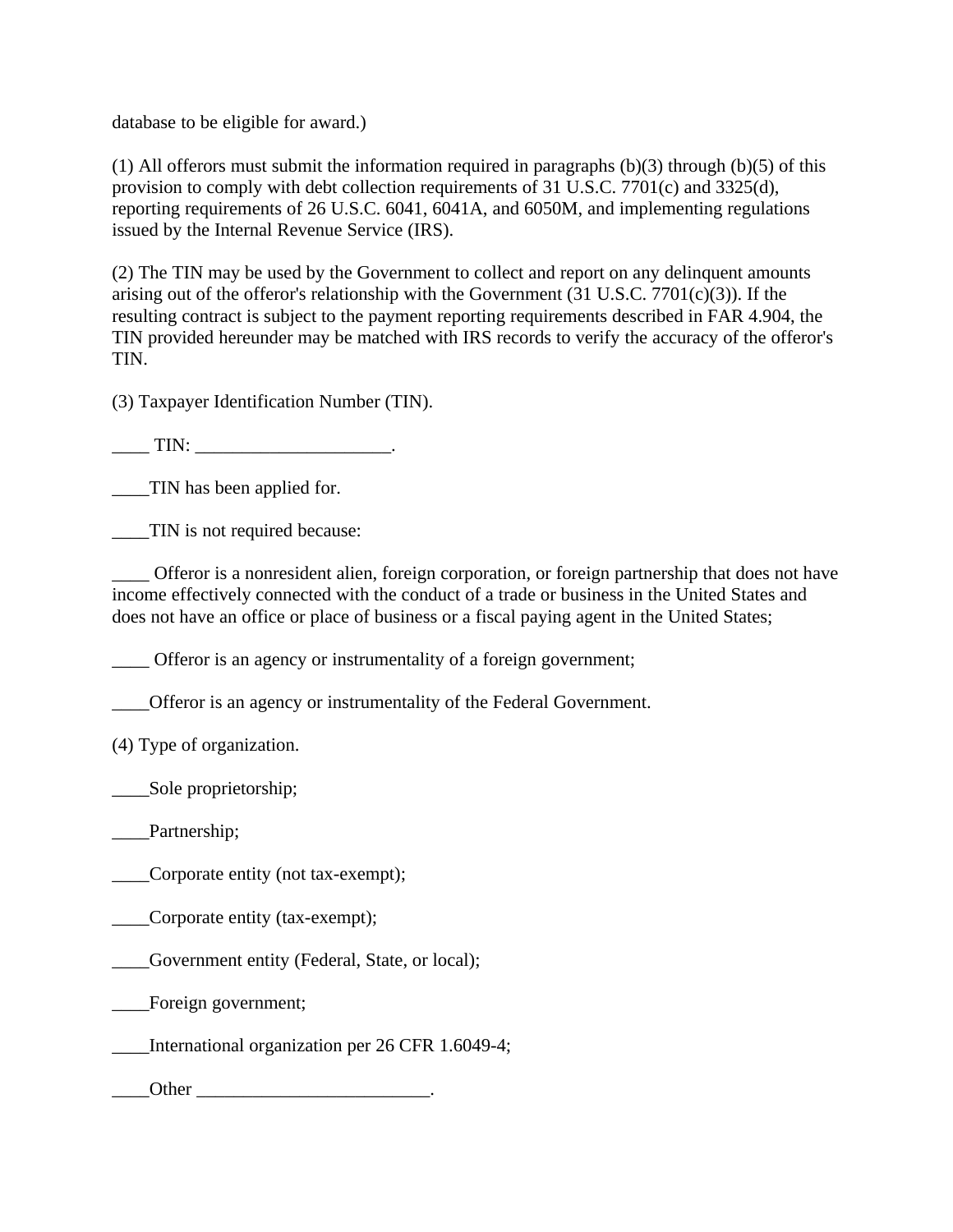(5) Common parent.

Offeror is not owned or controlled by a common parent;

Name and TIN of common parent:

Name \_\_\_\_\_\_\_\_\_\_\_\_\_\_\_\_\_\_\_\_\_\_\_\_\_\_\_.

TIN \_\_\_\_\_\_\_\_\_\_\_\_\_\_\_\_\_\_\_\_\_.

(c) Offerors must complete the following representations when the resulting contract is to be performed inside the United States, its territories or possessions, Puerto Rico, the Trust Territory of the Pacific Islands, or the District of Columbia. Check all that apply.

(1) Small business concern. The offeror represents as part of its offer that it \_\_\_ is, \_\_\_ is not a small business concern.

(2) Small disadvantaged business concern. [Complete only if the offeror represented itself as a small business concern in paragraph  $(c)(1)$  of this provision.] The offeror represents, for general statistical purposes, that it \_\_\_ is, \_\_\_ is not a small disadvantaged business concern as defined in 13 CFR 124.1002.

(3) Women-owned small business concern. [Complete only if the offeror represented itself as a small business concern in paragraph  $(c)(1)$  of this provision.] The offeror represents that it \_\_\_ is, \_\_\_ is not a women-owned small business concern.

Note: Complete paragraphs  $(c)(4)$  and  $(c)(5)$  only if this solicitation is expected to exceed the simplified acquisition threshold.

(4) Women-owned business concern (other than small business concern). [Complete only if the offeror is a women-owned business concern and did not represent itself as a small business concern in paragraph  $(c)(1)$  of this provision. The offeror represents that it is a women-owned business concern.

(5) Tie bid priority for labor surplus area concerns. If this is an invitation for bid, small business offerors may identify the labor surplus areas in which costs to be incurred on account of manufacturing or production (by offeror or first-tier subcontractors) amount to more than 50 percent of the contract price:

(6) Small Business Size for the Small Business Competitiveness Demonstration Program and for the Targeted Industry Categories under the Small Business Competitiveness Demonstration Program. [Complete only if the offeror has represented itself to be a small business concern under the size standards for this solicitation.]

\_\_\_\_\_\_\_\_\_\_\_\_\_\_\_\_\_\_\_\_\_\_\_\_\_\_\_\_\_\_\_\_\_\_\_\_\_\_\_\_\_\_\_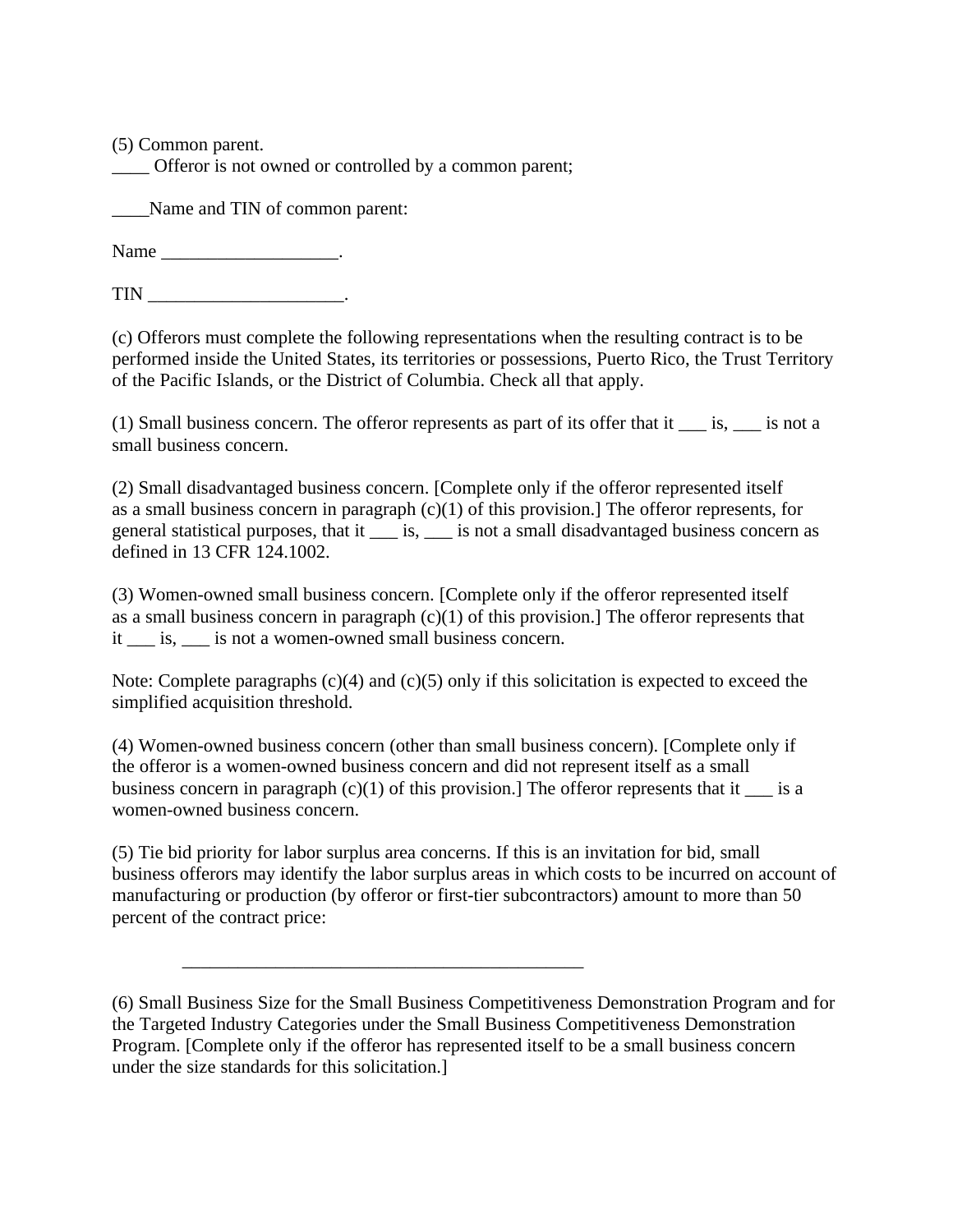(i) [Complete only for solicitations indicated in an addendum as being set-aside for emerging small businesses in one of the four designated industry groups (DIGs).] The offeror represents as part of its offer that it \_\_\_\_ is, \_\_\_ is not an emerging small business.

(ii) [Complete only for solicitations indicated in an addendum as being for one of the targeted industry categories (TICs) or four designated industry groups (DIGs).] Offeror represents as follows:

(A) Offeror's number of employees for the past 12 months (check the Employees column if size standard stated in the solicitation is expressed in terms of number of employees); or

(B) Offeror's average annual gross revenue for the last 3 fiscal years (check the Average Annual Gross Number of Revenues column if size standard stated in the solicitation is expressed in terms of annual receipts).

(Check one of the following):

(7) [Complete only if the solicitation contains the clause at FAR 52.219-23, Notice of Price Evaluation Adjustment for Small Disadvantaged Business Concerns, or FAR 52.219-25, Small Disadvantaged Business Participation Program--Disadvantaged Status and Reporting, and the offeror desires a benefit based on its disadvantaged status.]

(i) General. The offeror represents that either--

(A) It \_\_\_ is, \_\_\_ is not certified by the Small Business Administration as a small disadvantaged business concern and identified, on the date of this representation, as a certified small disadvantaged business concern in the database maintained by the Small Business Administration (PRO-Net), and that no material change in disadvantaged ownership and control has occurred since its certification, and, where the concern is owned by one or more individuals claiming disadvantaged status, the net worth of each individual upon whom the certification is based does not exceed \$750,000 after taking into account the applicable exclusions set forth at 13 CFR 124.104(c)(2); or

(B) It \_\_\_ has, \_\_\_ has not submitted a completed application to the Small Business Administration or a Private Certifier to be certified as a small disadvantaged business concern in accordance with 13 CFR 124, Subpart B, and a decision on that application is pending, and that no material change in disadvantaged ownership and control has occurred since its application was submitted.

(ii) \_\_\_ Joint Ventures under the Price Evaluation Adjustment for Small Disadvantaged Business Concerns. The offeror represents, as part of its offer, that it is a joint venture that complies with the requirements in 13 CFR 124.1002(f) and that the representation in paragraph (c)(7)(i) of this provision is accurate for the small disadvantaged business concern that is participating in the joint venture. [The offeror shall enter the name of the small disadvantaged business concern that is participating in the joint venture: \_\_\_\_\_\_\_\_\_\_\_\_\_\_\_\_\_\_\_.]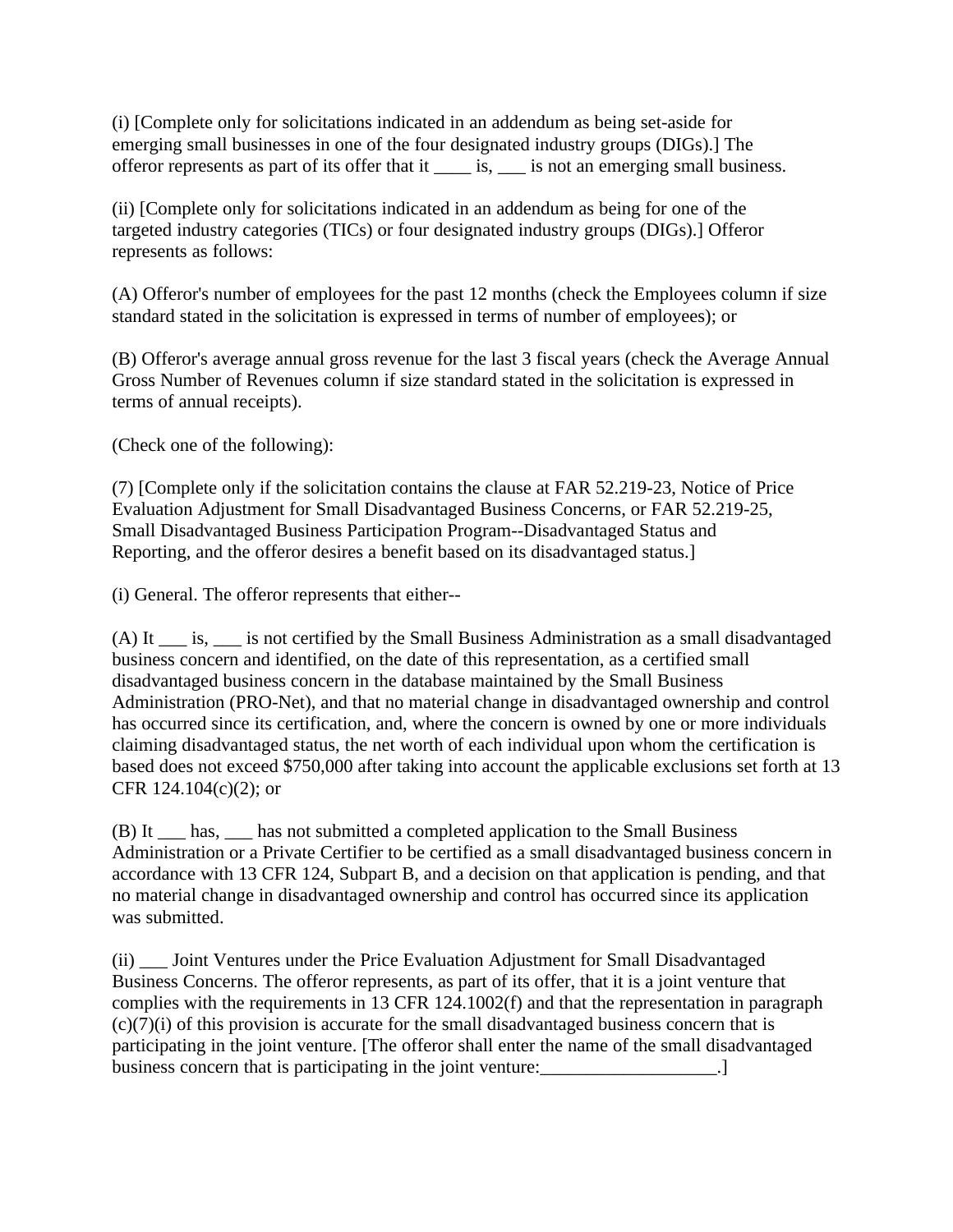(d) Representations required to implement provisions of Executive Order 11246--(1) Previous contracts and compliance. The offeror represents that--

(i) It \_\_\_ has, \_\_\_ has not participated in a previous contract or subcontract subject to the Equal Opportunity clause of this solicitation; and

(ii) It \_\_\_ has, \_\_\_ has not filed all required compliance reports.

(2) Affirmative Action Compliance. The offeror represents that--

(i) It \_\_\_ has developed and has on file, \_\_\_ has not developed and does not have on file, at each establishment, affirmative action programs required by rules and regulations of the Secretary of Labor (41 CFR parts 60-1 and 60-2), or

(ii) It \_\_\_ has not previously had contracts subject to the written affirmative action programs requirement of the rules and regulations of the Secretary of Labor.

(e) Certification Regarding Payments to Influence Federal Transactions (31 U.S.C. 1352). (Applies only if the contract is expected to exceed \$100,000.) By submission of its offer, the offeror certifies to the best of its knowledge and belief that no Federal appropriated funds have been paid or will be paid to any person for influencing or attempting to influence an officer or employee of any agency, a Member of Congress, an officer or employee of Congress or an employee of a Member of Congress on his or her behalf in connection with the award of any resultant contract.

(f) Buy American Act--Trade Agreements--Balance of Payments Program Certificate. (Applies only if FAR clause 52.225-9, Buy American Act--Trade Agreement--Balance of Payments Program, is included in this solicitation.) (1) The offeror hereby certifies that each end product, except those listed in paragraph (f)(2) of this provision, is a domestic end product (as defined in the clause entitled "Buy American Act--Trade Agreements--Balance of Payments Program") and that components of unknown origin have been considered to have been mined, produced, or manufactured outside the United States, a designated country, a North American Free Trade Agreement (NAFTA) country, or a Caribbean Basin country, as defined in section 25.401 of the Federal Acquisition Regulation.

(2) Excluded End Products:

(List as necessary)

(3) Offers will be evaluated by giving certain preferences to domestic end products, designated country end products, NAFTA country end products, and Caribbean Basin country end products over other end products. In order to obtain these preferences in the evaluation of each excluded end product listed in paragraph (f)(2) of this provision, offerors must identify and certify below those excluded end products that are designated or NAFTA country end products, or Caribbean Basin country end products. Products that are not identified and certified below will not be deemed designated country end products, NAFTA country end products, or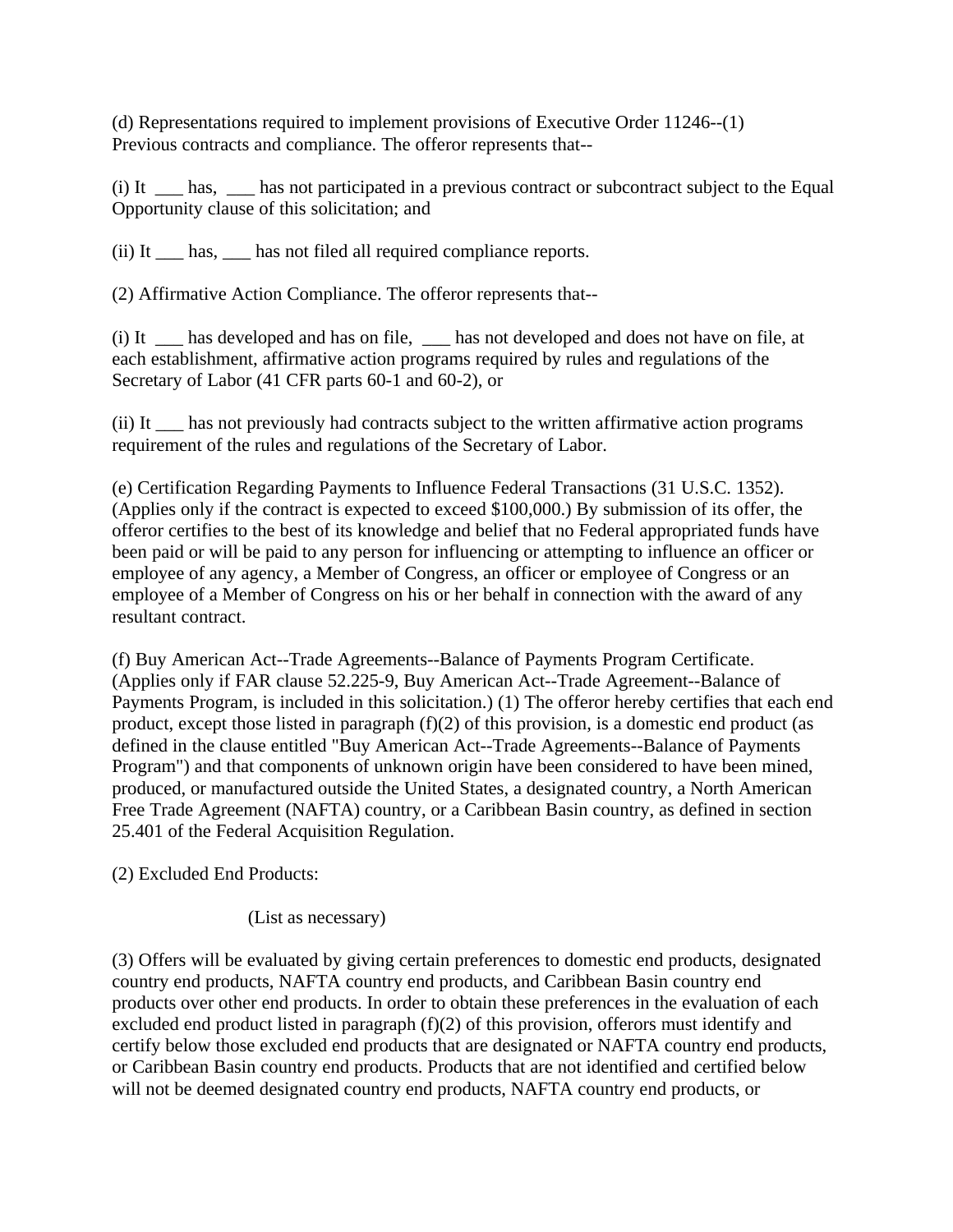Caribbean Basin country end products. Offerors must certify by inserting the applicable line item numbers in the following:

(i) The offeror certifies that the following supplies qualify as "designated or NAFTA country end products" as those terms are defined in the clause entitled "Buy American Act--Trade Agreements--Balance of Payments Program":

(Insert line item numbers)

 $\overline{\phantom{a}}$  ,  $\overline{\phantom{a}}$  ,  $\overline{\phantom{a}}$  ,  $\overline{\phantom{a}}$  ,  $\overline{\phantom{a}}$  ,  $\overline{\phantom{a}}$  ,  $\overline{\phantom{a}}$  ,  $\overline{\phantom{a}}$  ,  $\overline{\phantom{a}}$  ,  $\overline{\phantom{a}}$  ,  $\overline{\phantom{a}}$  ,  $\overline{\phantom{a}}$  ,  $\overline{\phantom{a}}$  ,  $\overline{\phantom{a}}$  ,  $\overline{\phantom{a}}$  ,  $\overline{\phantom{a}}$ 

 $\overline{\phantom{a}}$  ,  $\overline{\phantom{a}}$  ,  $\overline{\phantom{a}}$  ,  $\overline{\phantom{a}}$  ,  $\overline{\phantom{a}}$  ,  $\overline{\phantom{a}}$  ,  $\overline{\phantom{a}}$  ,  $\overline{\phantom{a}}$  ,  $\overline{\phantom{a}}$  ,  $\overline{\phantom{a}}$  ,  $\overline{\phantom{a}}$  ,  $\overline{\phantom{a}}$  ,  $\overline{\phantom{a}}$  ,  $\overline{\phantom{a}}$  ,  $\overline{\phantom{a}}$  ,  $\overline{\phantom{a}}$ 

 $\overline{\phantom{a}}$  ,  $\overline{\phantom{a}}$  ,  $\overline{\phantom{a}}$  ,  $\overline{\phantom{a}}$  ,  $\overline{\phantom{a}}$  ,  $\overline{\phantom{a}}$  ,  $\overline{\phantom{a}}$  ,  $\overline{\phantom{a}}$  ,  $\overline{\phantom{a}}$  ,  $\overline{\phantom{a}}$  ,  $\overline{\phantom{a}}$  ,  $\overline{\phantom{a}}$  ,  $\overline{\phantom{a}}$  ,  $\overline{\phantom{a}}$  ,  $\overline{\phantom{a}}$  ,  $\overline{\phantom{a}}$ 

 $\overline{\phantom{a}}$  ,  $\overline{\phantom{a}}$  ,  $\overline{\phantom{a}}$  ,  $\overline{\phantom{a}}$  ,  $\overline{\phantom{a}}$  ,  $\overline{\phantom{a}}$  ,  $\overline{\phantom{a}}$  ,  $\overline{\phantom{a}}$  ,  $\overline{\phantom{a}}$  ,  $\overline{\phantom{a}}$  ,  $\overline{\phantom{a}}$  ,  $\overline{\phantom{a}}$  ,  $\overline{\phantom{a}}$  ,  $\overline{\phantom{a}}$  ,  $\overline{\phantom{a}}$  ,  $\overline{\phantom{a}}$ 

 $\overline{\phantom{a}}$  ,  $\overline{\phantom{a}}$  ,  $\overline{\phantom{a}}$  ,  $\overline{\phantom{a}}$  ,  $\overline{\phantom{a}}$  ,  $\overline{\phantom{a}}$  ,  $\overline{\phantom{a}}$  ,  $\overline{\phantom{a}}$  ,  $\overline{\phantom{a}}$  ,  $\overline{\phantom{a}}$  ,  $\overline{\phantom{a}}$  ,  $\overline{\phantom{a}}$  ,  $\overline{\phantom{a}}$  ,  $\overline{\phantom{a}}$  ,  $\overline{\phantom{a}}$  ,  $\overline{\phantom{a}}$ 

(ii) The offeror certifies that the following supplies qualify as "Caribbean Basin country end products" as that term is defined in the clause entitled "Buy American Act--Trade Agreements--Balance of Payments Program":

\_\_\_\_\_\_\_\_\_\_\_\_\_\_\_\_\_\_\_\_\_\_\_\_\_\_\_\_\_\_\_\_\_\_\_\_\_\_\_

(Insert line item numbers)

(4) Offers will be evaluated in accordance with FAR Part 25.

(g)(1) Buy American Act--North American Free Trade Agreement Implementation Act--Balance of Payments Program. (Applies only if FAR clause 52.225-21, Buy American Act--North American Free Trade Agreement Implementation Act--Balance of Payments Program, is included in this solicitation.) (i) The offeror certifies that each end product being offered, except those listed in paragraph  $(g)(1)(ii)$  of this provision, is a domestic end product (as defined in the clause entitled "Buy American Act--North American Free Trade Agreement Implementation Act--Balance of Payments Program," and that components of unknown origin have been considered to have been mined, produced, or manufactured outside the United States.

(ii) Excluded End Products:

(List as necessary)

(iii) Offers will be evaluated by giving certain preferences to domestic end products or NAFTA country end products over other end products. In order to obtain these preferences in the evaluation of each excluded end product listed in paragraph (g)(1)(ii) of this provision, offerors must identify and certify below those excluded end products that are NAFTA country end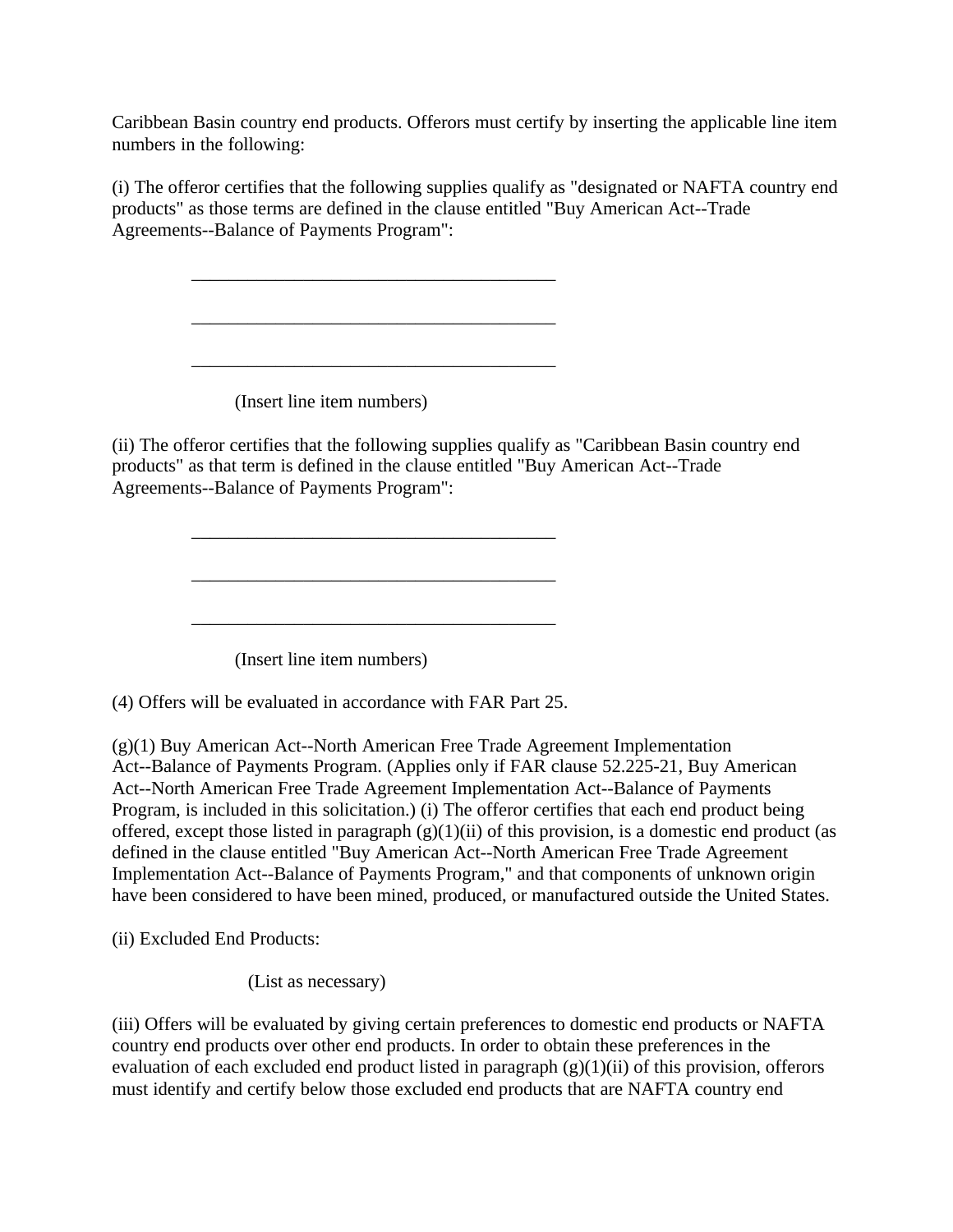products. Products that are not identified and certified below will not be deemed NAFTA country end products. The offeror certifies that the following supplies qualify as "NAFTA country end products" as that term is defined in the clause entitled "Buy American Act--North American Free Trade Agreement Implementation Act--Balance of Payments Program":

\_\_\_\_\_\_\_\_\_\_\_\_\_\_\_\_\_\_\_\_\_\_\_\_\_\_\_\_\_\_\_\_\_\_\_\_\_\_\_\_\_\_\_

(Insert line item numbers)

 $\overline{\phantom{a}}$  ,  $\overline{\phantom{a}}$  ,  $\overline{\phantom{a}}$  ,  $\overline{\phantom{a}}$  ,  $\overline{\phantom{a}}$  ,  $\overline{\phantom{a}}$  ,  $\overline{\phantom{a}}$  ,  $\overline{\phantom{a}}$  ,  $\overline{\phantom{a}}$  ,  $\overline{\phantom{a}}$  ,  $\overline{\phantom{a}}$  ,  $\overline{\phantom{a}}$  ,  $\overline{\phantom{a}}$  ,  $\overline{\phantom{a}}$  ,  $\overline{\phantom{a}}$  ,  $\overline{\phantom{a}}$ 

\_\_\_\_\_\_\_\_\_\_\_\_\_\_\_\_\_\_\_\_\_\_\_\_\_\_\_\_\_\_\_\_\_\_\_\_\_\_\_\_\_\_\_

(iv) Offers will be evaluated in accordance with Part 25 of the Federal Acquisition Regulation. In addition, if this solicitation is for supplies for use outside the United States, an evaluation factor of 50 percent will be applied to offers of end products that are not domestic or NAFTA country end products.

(2) Alternate I. If Alternate I to the clause at 52.225-21 is included in this solicitation, substitute the following paragraph  $(g)(1)(iii)$  for paragraph  $(g)(1)(iii)$  of this provision:

 $(g)(1)(iii)$  Offers will be evaluated by giving certain preferences to domestic end products or Canadian end products over other end products. In order to obtain these preferences in the evaluation of each excluded end product listed in paragraph (b) of this provision, offerors must identify and certify below those excluded end products that are Canadian end products. Products that are not identified and certified below will not be deemed Canadian end products.

The offeror certifies that the following supplies qualify as "Canadian end products" as that term is defined in the clause entitled "Buy American Act--North American Free Trade Agreement Implementation Act--Balance of Payments Program":

[Insert line item numbers]

 $\overline{\phantom{a}}$  ,  $\overline{\phantom{a}}$  ,  $\overline{\phantom{a}}$  ,  $\overline{\phantom{a}}$  ,  $\overline{\phantom{a}}$  ,  $\overline{\phantom{a}}$  ,  $\overline{\phantom{a}}$  ,  $\overline{\phantom{a}}$  ,  $\overline{\phantom{a}}$  ,  $\overline{\phantom{a}}$  ,  $\overline{\phantom{a}}$  ,  $\overline{\phantom{a}}$  ,  $\overline{\phantom{a}}$  ,  $\overline{\phantom{a}}$  ,  $\overline{\phantom{a}}$  ,  $\overline{\phantom{a}}$ 

(h) Certification Regarding Debarment, Suspension or Ineligibility for Award (Executive Order 12549). The offeror certifies, to the best of its knowledge and belief, that--

(1) The offeror and/or any of its principals \_\_\_ are, \_\_\_ are not presently debarred, suspended, proposed for debarment, or declared ineligible for the award of contracts by any Federal agency; and

(2) \_\_ Have, \_\_have not, within a three-year period preceding this offer, been convicted of or had a civil judgment rendered against them for: commission of fraud or a criminal offense in connection with obtaining, attempting to obtain, or performing a Federal, state or local government contract or subcontract; violation of Federal or state antitrust statutes relating to the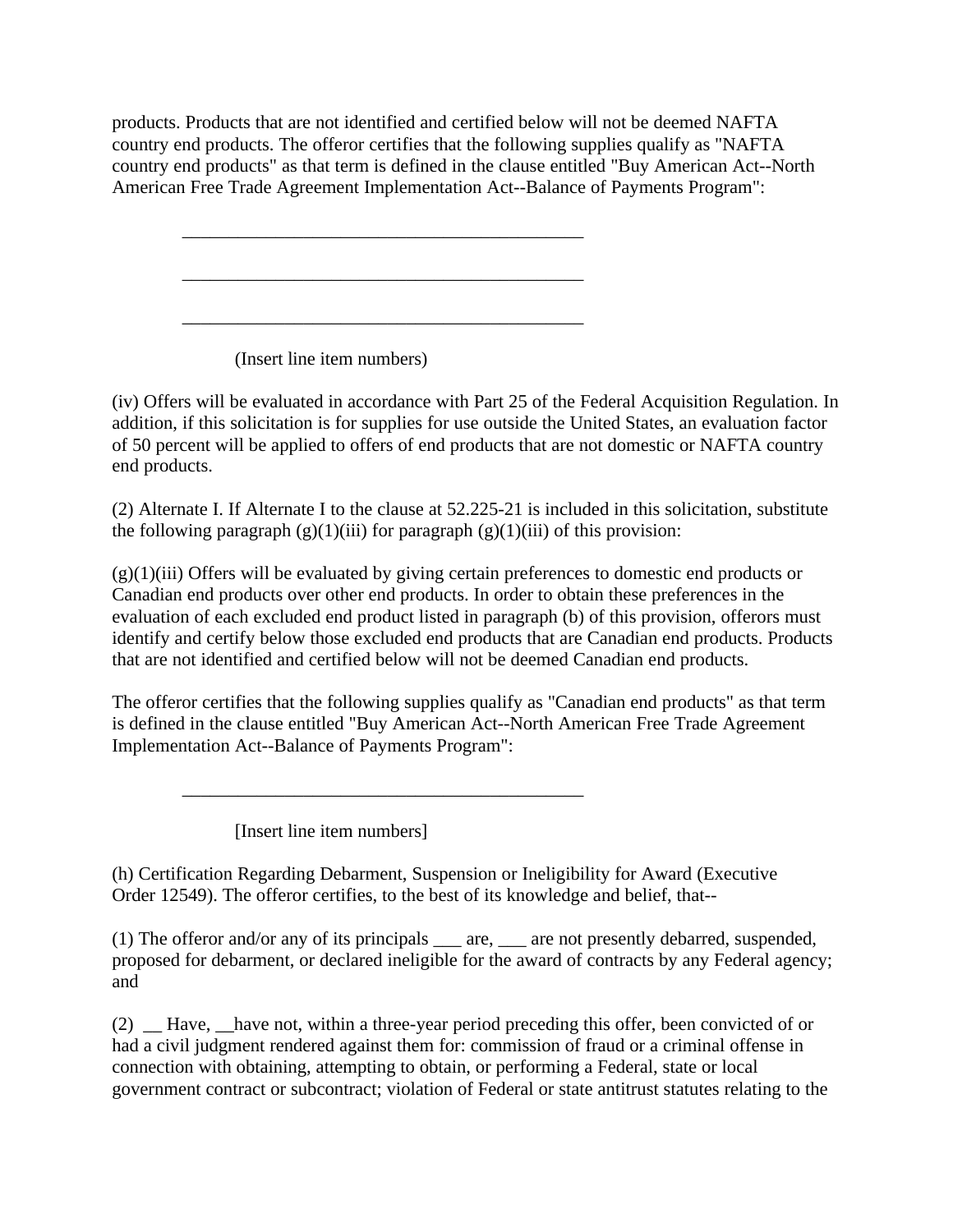submission of offers; or commission of embezzlement, theft, forgery, bribery, falsification or destruction of records, making false statements, tax evasion, or receiving stolen property; and are, are not presently indicted for, or otherwise criminally or civilly charged by a Government entity with, commission of any of these offenses.

(End of provision)

52.212-4 Contract Terms and Conditions--Commercial Items.

Contract Terms and Conditions--Commercial Items (May 1999)

(a) Inspection/Acceptance. The Contractor shall only tender for acceptance those items that conform to the requirements of this contract. The Government reserves the right to inspect or test any supplies or services that have been tendered for acceptance. The Government may require repair or replacement of nonconforming supplies or reperformance of nonconforming services at no increase in contract price. The Government must exercise its post-acceptance rights--

(1) Within a reasonable time after the defect was discovered or should have been discovered; and

(2) Before any substantial change occurs in the condition of the item, unless the change is due to the defect in the item.

(b) Assignment. The Contractor or its assignee's rights to be paid amounts due as a result of performance of this contract, may be assigned to a bank, trust company, or other financing institution, including any Federal lending agency in accordance with the Assignment of Claims Act (31 U.S.C. 3727).

(c) Changes. Changes in the terms and conditions of this contract may be made only by written agreement of the parties.

(d) Disputes. This contract is subject to the Contract Disputes Act of 1978, as amended (41 U.S.C. 601-613). Failure of the parties to this contract to reach agreement on any request for equitable adjustment, claim, appeal or action arising under or relating to this contract shall be a dispute to be resolved in accordance with the clause at FAR 52.233-1, Disputes, which is incorporated herein by reference. The Contractor shall proceed diligently with performance of this contract, pending final resolution of any dispute arising under the contract.

(e) Definitions. The clause at FAR 52.202-1, Definitions, is incorporated herein by reference.

(f) Excusable delays. The Contractor shall be liable for default unless nonperformance is caused by an occurrence beyond the reasonable control of the Contractor and without its fault or negligence such as, acts of God or the public enemy, acts of the Government in either its sovereign or contractual capacity, fires, floods, epidemics, quarantine restrictions, strikes, unusually severe weather, and delays of common carriers. The Contractor shall notify the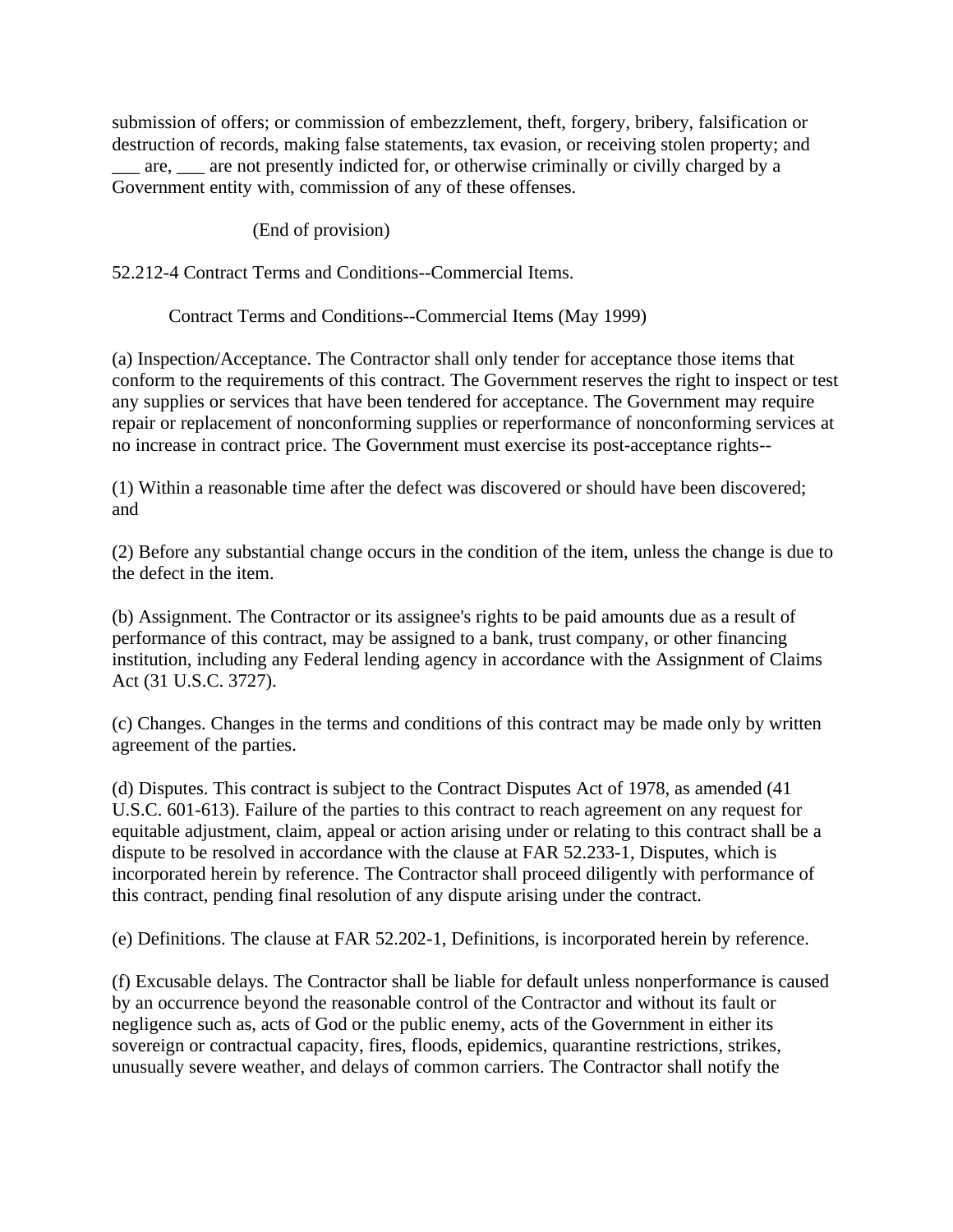Contracting Officer in writing as soon as it is reasonably possible after the commencement of any excusable delay, setting forth the full particulars in connection therewith, shall remedy such occurrence with all reasonable dispatch, and shall promptly give written notice to the Contracting Officer of the cessation of such occurrence.

(g) Invoice. The Contractor shall submit an original invoice and three copies (or electronic invoice, if authorized,) to the address designated in the contract to receive invoices. An invoice must include--

(1) Name and address of the Contractor;

(2) Invoice date;

(3) Contract number, contract line item number and, if applicable, the order number;

(4) Description, quantity, unit of measure, unit price and extended price of the items delivered;

(5) Shipping number and date of shipment including the bill of lading number and weight of shipment if shipped on Government bill of lading;

(6) Terms of any prompt payment discount offered;

(7) Name and address of official to whom payment is to be sent; and

(8) Name, title, and phone number of person to be notified in event of defective invoice.

Invoices will be handled in accordance with the Prompt Payment Act (31 U.S.C. 3903) and Office of Management and Budget (OMB) Circular A-125, Prompt Payment. Contractors are encouraged to assign an identification number to each invoice.

(h) Patent indemnity. The Contractor shall indemnify the Government and its officers, employees and agents against liability, including costs, for actual or alleged direct or contributory infringement of, or inducement to infringe, any United States or foreign patent, trademark or copyright, arising out of the performance of this contract, provided the Contractor is reasonably notified of such claims and proceedings.

(i) Payment. Payment shall be made for items accepted by the Government that have been delivered to the delivery destinations set forth in this contract. The Government will make payment in accordance with the Prompt Payment Act (31 U.S.C. 3903) and Office of Management and Budget (OMB) Circular A-125, Prompt Payment. If the Government makes payment by Electronic Funds Transfer (EFT), see 52.212-5(b) for the appropriate EFT clause. In connection with any discount offered for early payment, time shall be computed from the date of the invoice. For the purpose of computing the discount earned, payment shall be considered to have been made on the date which appears on the payment check or the specified payment date if an electronic funds transfer payment is made.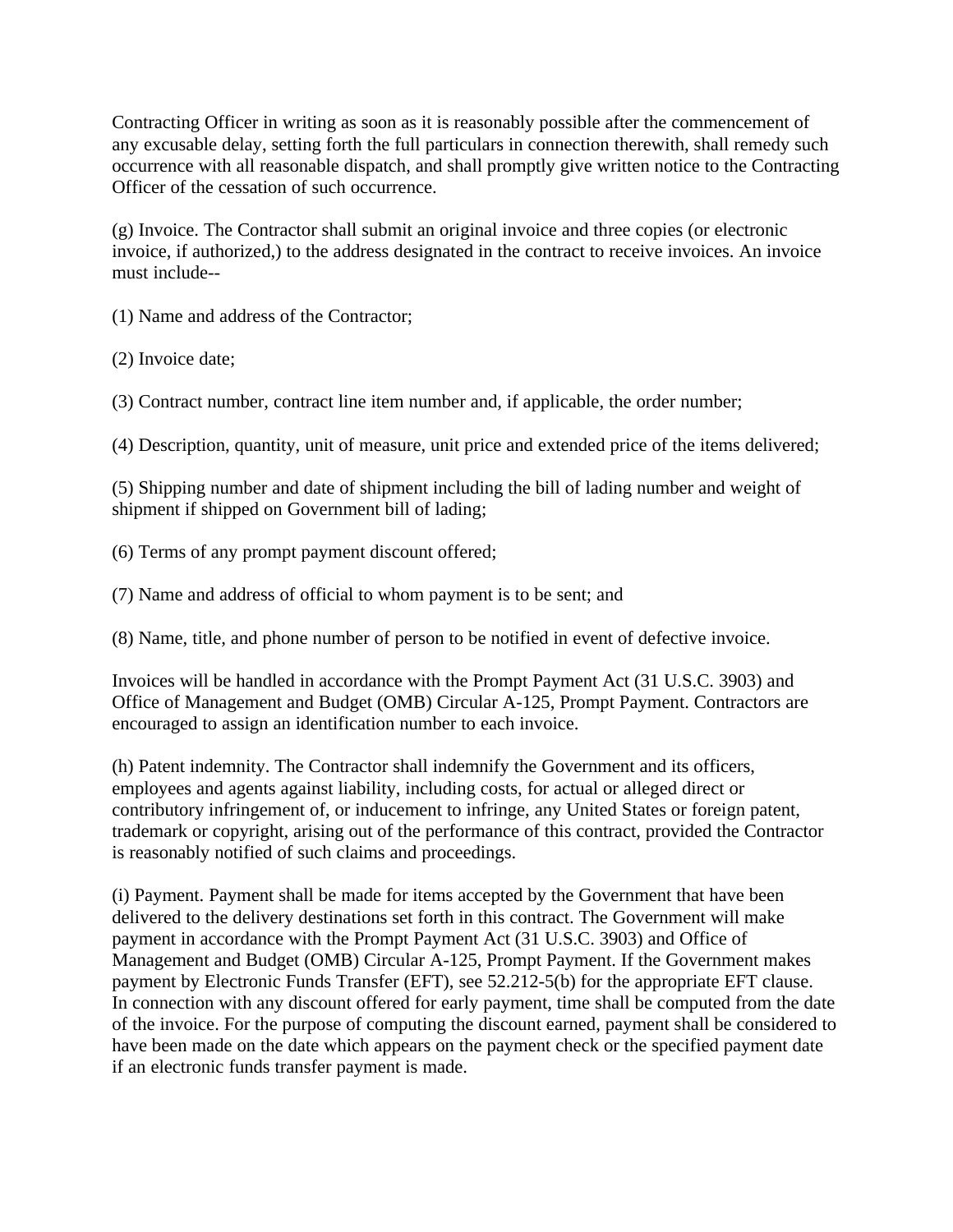(j) Risk of loss. Unless the contract specifically provides otherwise, risk of loss or damage to the supplies provided under this contract shall remain with the Contractor until, and shall pass to the Government upon:

(1) Delivery of the supplies to a carrier, if transportation is f.o.b. origin; or

(2) Delivery of the supplies to the Government at the destination specified in the contract, if transportation is f.o.b. destination.

(k) Taxes. The contract price includes all applicable Federal, State, and local taxes and duties.

(l) Termination for the Government's convenience. The Government reserves the right to terminate this contract, or any part hereof, for its sole convenience. In the event of such termination, the Contractor shall immediately stop all work hereunder and shall immediately cause any and all of its suppliers and subcontractors to cease work. Subject to the terms of this contract, the Contractor shall be paid a percentage of the contract price reflecting the percentage of the work performed prior to the notice of termination, plus reasonable charges the Contractor can demonstrate to the satisfaction of the Government using its standard record keeping system, have resulted from the termination. The Contractor shall not be required to comply with the cost accounting standards or contract cost principles for this purpose. This paragraph does not give the Government any right to audit the Contractor's records. The Contractor shall not be paid for any work performed or costs incurred which reasonably could have been avoided.

(m) Termination for cause. The Government may terminate this contract, or any part hereof, for cause in the event of any default by the Contractor, or if the Contractor fails to comply with any contract terms and conditions, or fails to provide the Government, upon request, with adequate assurances of future performance. In the event of termination for cause, the Government shall not be liable to the Contractor for any amount for supplies or services not accepted, and the Contractor shall be liable to the Government for any and all rights and remedies provided by law. If it is determined that the Government improperly terminated this contract for default, such termination shall be deemed a termination for convenience.

(n) Title. Unless specified elsewhere in this contract, title to items furnished under this contract shall pass to the Government upon acceptance, regardless of when or where the Government takes physical possession.

(o) Warranty. The Contractor warrants and implies that the items delivered hereunder are merchantable and fit for use for the particular purpose described in this contract.

(p) Limitation of liability. Except as otherwise provided by an express or implied warranty, the Contractor will not be liable to the Government for consequential damages resulting from any defect or deficiencies in accepted items.

(q) Other compliances. The Contractor shall comply with all applicable Federal, State and local laws, executive orders, rules and regulations applicable to its performance under this contract.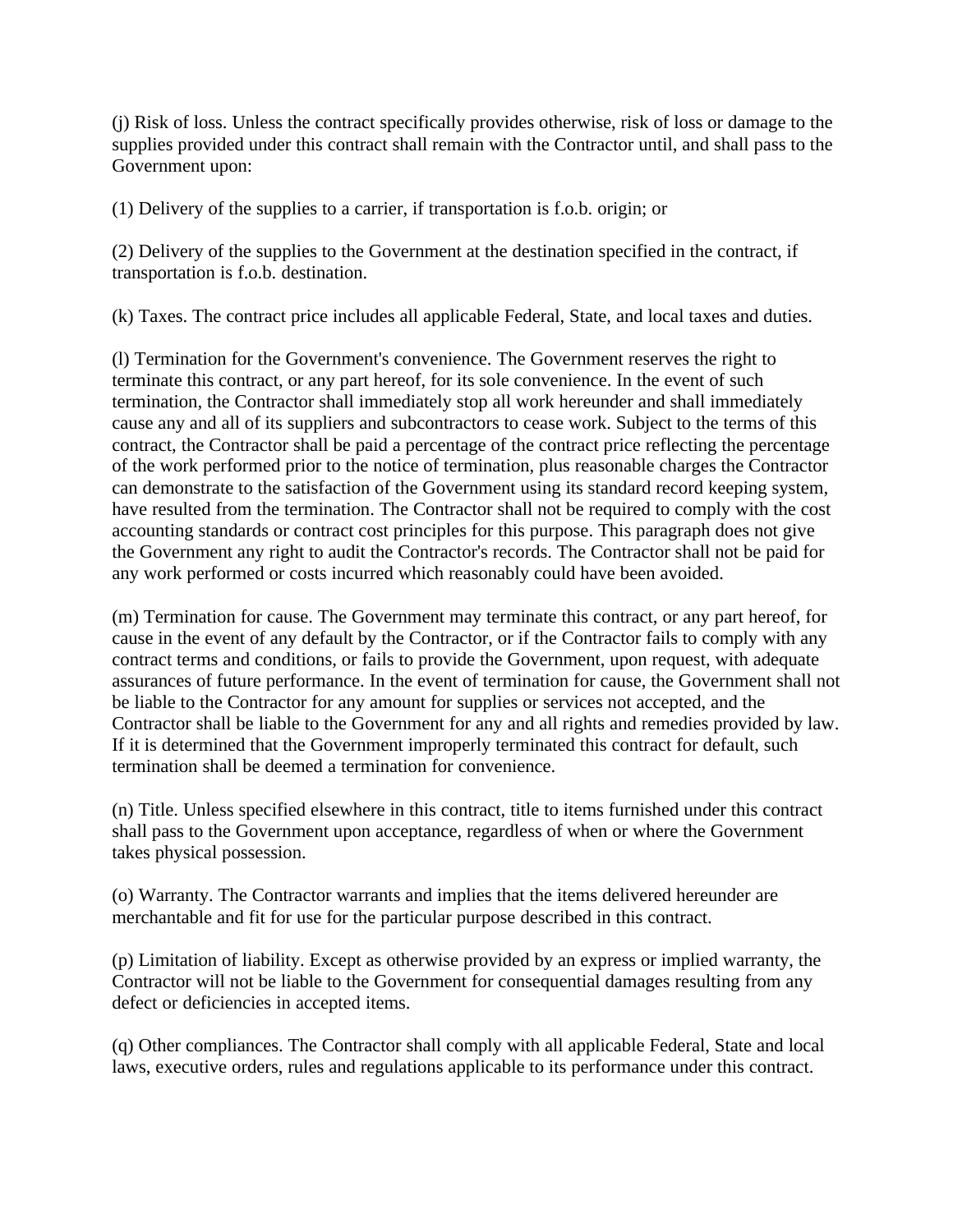(r) Compliance with laws unique to Government contracts. The Contractor agrees to comply with 31 U.S.C. 1352 relating to limitations on the use of appropriated funds to influence certain Federal contracts; 18 U.S.C. 431 relating to officials not to benefit; 40 U.S.C. 327, et seq., Contract Work Hours and Safety Standards Act; 41 U.S.C. 51-58, Anti-Kickback Act of 1986; 41 U.S.C. 265 and 10 U.S.C. 2409 relating to whistleblower protections; 49 U.S.C. 40118, Fly American; and 41 U.S.C. 423 relating to procurement integrity.

(s) Order of precedence. Any inconsistencies in this solicitation or contract shall be resolved by giving precedence in the following order:

(1) The schedule of supplies/services.

(2) The Assignments, Disputes, Payments, Invoice, Other Compliances, and Compliance with Laws Unique to Government Contracts paragraphs of this clause.

(3) The clause at 52.212-5.

(4) Addenda to this solicitation or contract, including any license agreements for computer software.

(5) Solicitation provisions if this is a solicitation.

(6) Other paragraphs of this clause.

(7) The Standard Form 1449.

(8) Other documents, exhibits, and attachments.

(9) The specification.

(End of clause)

52.212-5 Contract Terms and Conditions Required to Implement Statutes or Executive Orders-- Commercial Items.

As prescribed in  $12.301(b)(4)$ , insert the following clause:

Contract Terms and Conditions Required to Implement Statutes or Executive Orders--Commercial Items (May 1999)

(a) The Contractor agrees to comply with the following FAR clauses, which are incorporated in this contract by reference, to implement provisions of law or executive orders applicable to acquisitions of commercial items:

(1) 52.222-3, Convict Labor (E.O. 11755); and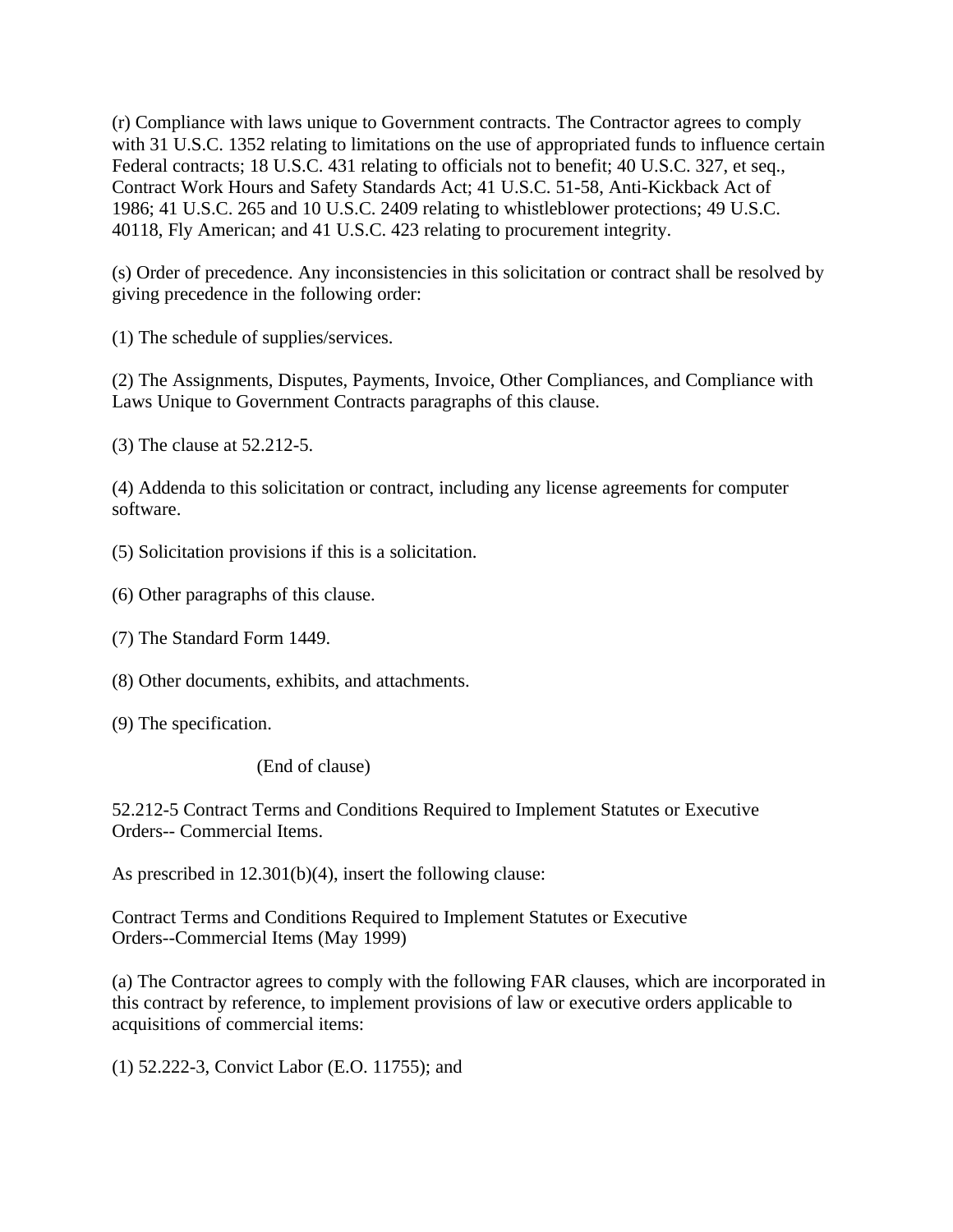(2) 52.233-3, Protest after Award (31 U.S.C 3553).

(b) The Contractor agrees to comply with the FAR clauses in this paragraph (b) which the contracting officer has indicated as being incorporated in this contract by reference to implement provisions of law or executive orders applicable to acquisitions of commercial items or components:

[Contracting Officer shall check as appropriate.]

\_\_\_ (1) 52.203-6, Restrictions on Subcontractor Sales to the Government, with Alternate I (41 U.S.C. 253g and 10 U.S.C. 2402).

\_\_\_ (2) 52.219-3, Notice of Total HUBZone Small Business Set-Aside (Jan 1999).

\_\_\_ (3) 52.219-4, Notice of Price Evaluation Preference for HUBZone Small Business Concerns (Jan 1999) (if the offeror elects to waive the preference, it shall so indicate in its offer).

 $_=(4)(i)$  52.219-5, Very Small Business Set-Aside (Pub. L. 103-403, section 304, Small Business Reauthorization and Amendments Act of 1994).

 $(i)$  Alternate I to 52.219-5.

 $\frac{1}{2}$  (iii) Alternate II to 52.219-5.

 $\Box$  (5) 52.219-8, Utilization of Small Business Concerns (15 U.S.C. 637 (d)(2) and (3)).

 $\qquad$  (6) 52.219-9, Small Business Subcontracting Plan (15 U.S.C. 637(d)(4)).

\_\_\_ (7) 52.219-14, Limitations on Subcontracting (15 U.S.C. 637(a)(14)).

\_\_\_ (8)(i) 52.219-23, Notice of Price Evaluation Adjustment for Small Disadvantaged Business Concerns (Pub. L. 103-355, section 7102, and 10 U.S.C. 2323) (if the offeror elects to waive the adjustment, it shall so indicate in its offer).

(ii) Alternate I of  $52.219-23$ .

\_\_\_ (9) 52.219-25, Small Disadvantaged Business Participation Program--Disadvantaged Status and Reporting (Pub. L. 103-355, section 7102, and 10 U.S.C. 2323).

\_\_\_ (10) 52.219-26, Small Disadvantaged Business Participation Program--Incentive Subcontracting (Pub. L. 103-355, section 7102, and 10 U.S.C. 2323).

XX (11) 52.222-21, Prohibition of Segregated Facilities (Feb 1999)

XX (12) 52.222-26, Equal Opportunity (E.O. 11246).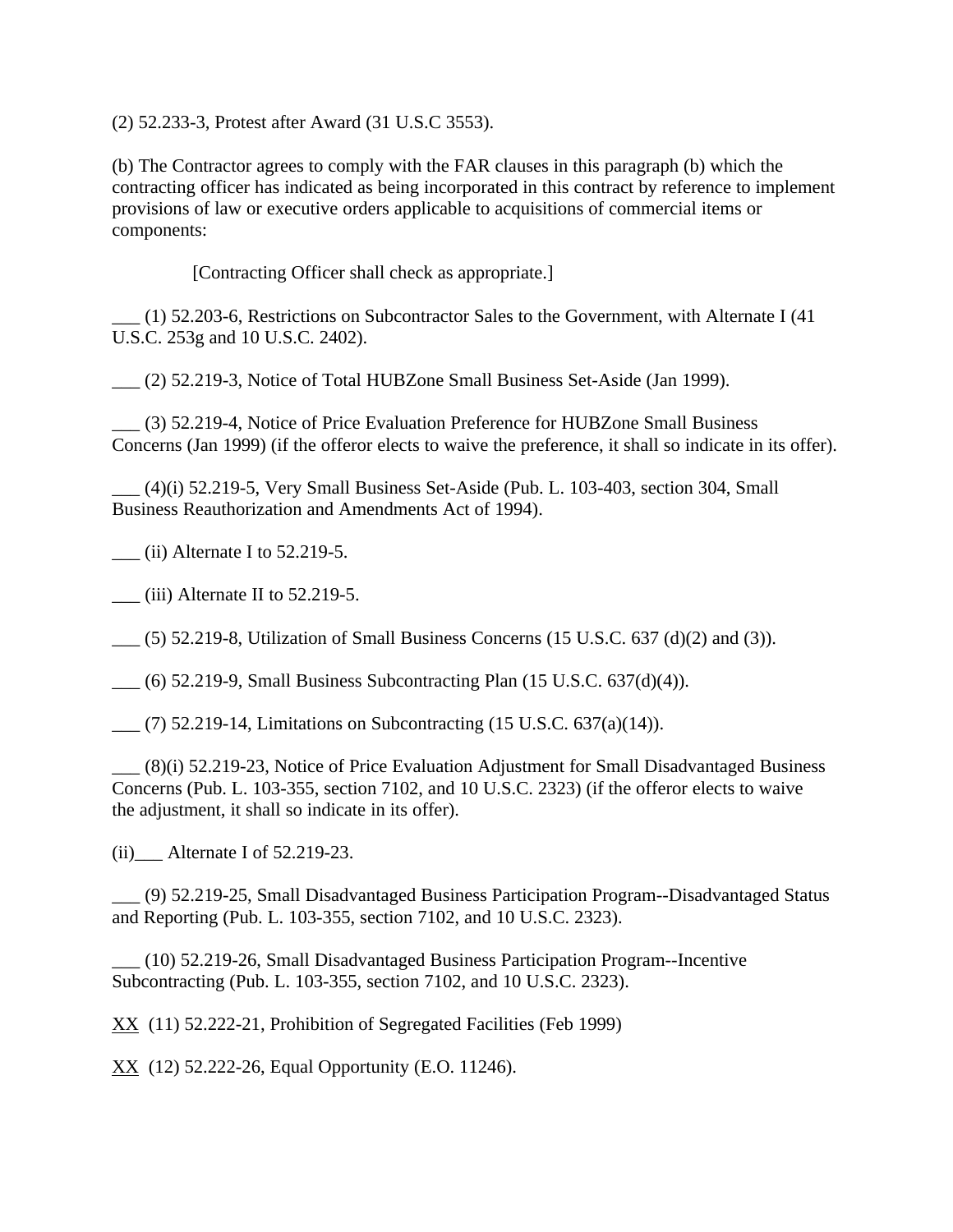XX (13) 52.222-35, Affirmative Action for Disabled Veterans and Veterans of the Vietnam Era (38 U.S.C. 4212).

XX (14) 52.222-36, Affirmative Action for Workers with Disabilities (29 U.S.C. 793).

XX (15) 52.222-37, Employment Reports on Disabled Veterans and Veterans of the Vietnam Era (38 U.S.C. 4212).

XX (16) 52.225-3, Buy American Act--Supplies (41 U.S.C. 10).

\_\_\_ (17) 52.225-9, Buy American Act--Trade Agreements Act--Balance of Payments Program (41 U.S.C. 10, 19 U.S.C. 2501-2582).

 $\_\_$ (18) [Reserved]

\_\_\_ (19) 52.225-18, European Union Sanction for End Products (E.O. 12849).

\_\_\_ (20) 52.225-19, European Union Sanction for Services (E.O. 12849).

\_\_\_ (21)(i) 52.225-21, Buy American Act--North American Free Trade Agreement Implementation Act--Balance of Payments Program (41 U.S.C. 10, Pub. L. 103-187).

\_\_\_ (ii) Alternate I of 52.225-21.

XX (22) 52.232-33, Payment by Electronic Funds Transfer--Central Contractor Registration (31 U.S.C. 3332).

\_\_\_ (23) 52.232-34, Payment by Electronic Funds Transfer--Other than Central Contractor Registration (31 U.S.C. 3332).

\_\_\_ (24) 52.232-36, Payment by Third Party (31 U.S.C. 3332).

\_\_\_ (25) 52.239-1, Privacy or Security Safeguards (5 U.S.C. 552a).

\_\_\_ (26) 52.247-64, Preference for Privately Owned U.S.-Flag Commercial Vessels (46 U.S.C. 1241).

(c) The Contractor agrees to comply with the FAR clauses in this paragraph (c), applicable to commercial services, which the Contracting Officer has indicated as being incorporated in this contract by reference to implement provisions of law or executive orders applicable to acquisitions of commercial items or components:

[Contracting Officer check as appropriate.]

\_\_\_ (1) 52.222-41, Service Contract Act of 1965, As Amended (41 U.S.C. 351, et seq.).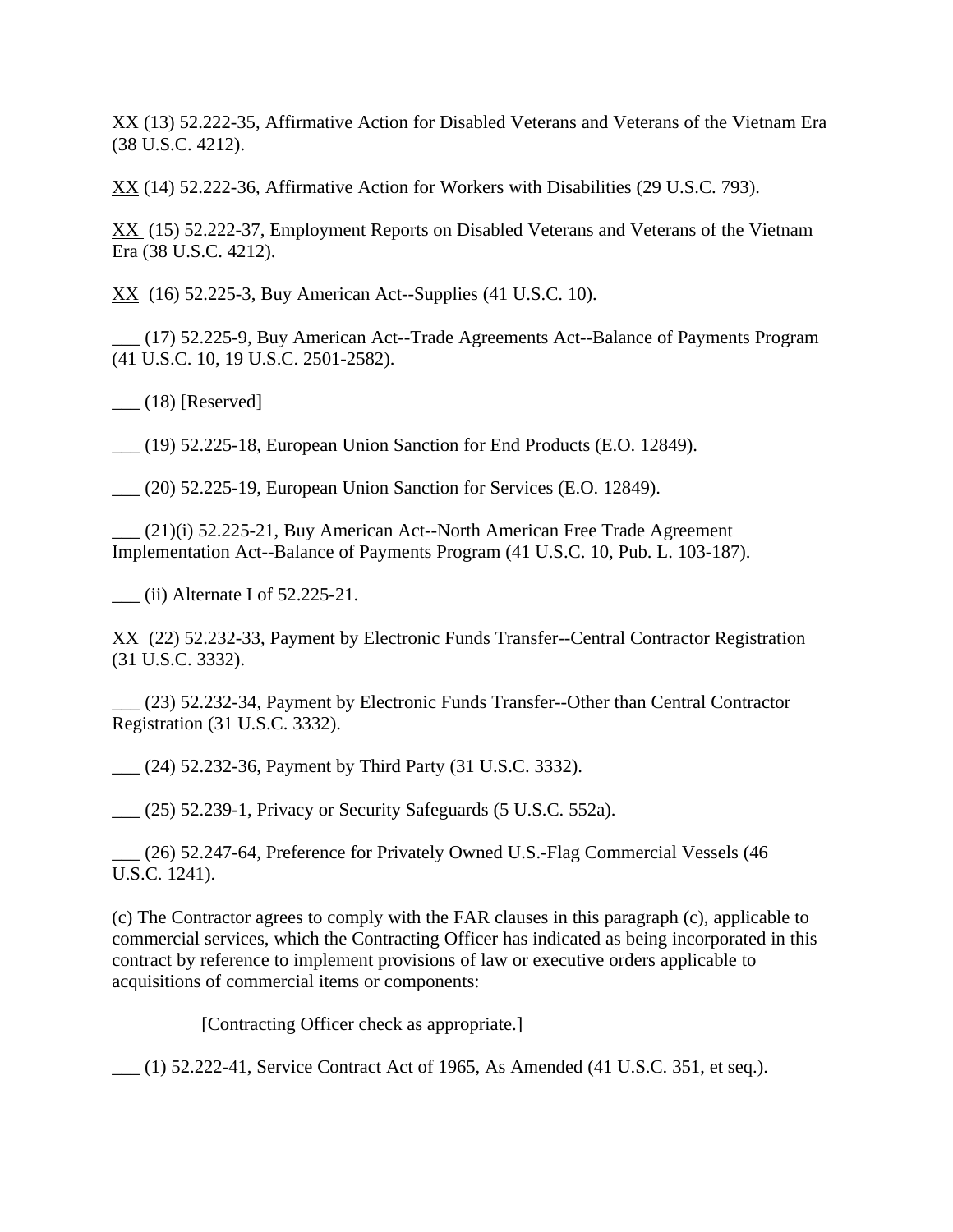\_\_\_ (2) 52.222-42, Statement of Equivalent Rates for Federal Hires (29 U.S.C. 206 and 41 U.S.C. 351, et seq.).

\_\_\_ (3) 52.222-43, Fair Labor Standards Act and Service Contract Act--Price Adjustment (Multiple Year and Option Contracts) (29 U.S.C. 206 and 41 U.S.C. 351, et seq.).

\_\_\_ (4) 52.222-44, Fair Labor Standards Act and Service Contract Act--Price Adjustment (29 U.S.C. 206 and 41 U.S.C. 351, et seq.).

\_\_\_ (5) 52.222-47, SCA Minimum Wages and Fringe Benefits Applicable to Successor Contract Pursuant to Predecessor Contractor Collective Bargaining Agreement (CBA) (41 U.S.C. 351, et seq.).

(d) Comptroller General Examination of Record. The Contractor agrees to comply with the provisions of this paragraph (d) if this contract was awarded using other than sealed bid, is in excess of the simplified acquisition threshold, and does not contain the clause at 52.215-2, Audit and Records--Negotiation.

(1) The Comptroller General of the United States, or an authorized representative of the Comptroller General, shall have access to and right to examine any of the Contractor's directly pertinent records involving transactions related to this contract.

(2) The Contractor shall make available at its offices at all reasonable times the records, materials, and other evidence for examination, audit, or reproduction, until 3 years after final payment under this contract or for any shorter period specified in FAR Subpart 4.7, Contractor Records Retention, of the other clauses of this contract. If this contract is completely or partially terminated, the records relating to the work terminated shall be made available for 3 years after any resulting final termination settlement. Records relating to appeals under the disputes clause or to litigation or the settlement of claims arising under or relating to this contract shall be made available until such appeals, litigation, or claims are finally resolved.

(3) As used in this clause, records include books, documents, accounting procedures and practices, and other data, regardless of type and regardless of form. This does not require the Contractor to create or maintain any record that the Contractor does not maintain in the ordinary course of business or pursuant to a provision of law.

(e) Notwithstanding the requirements of the clauses in paragraphs (a), (b), (c) or (d) of this clause, the Contractor is not required to include any FAR clause, other than those listed below (and as may be required by an addenda to this paragraph to establish the reasonableness of prices under Part 15), in a subcontract for commercial items or commercial components--

(1) 52.222-26, Equal Opportunity (E.O. 11246);

(2) 52.222-35, Affirmative Action for Disabled Veterans and Veterans of the Vietnam Era (38 U.S.C. 4212);